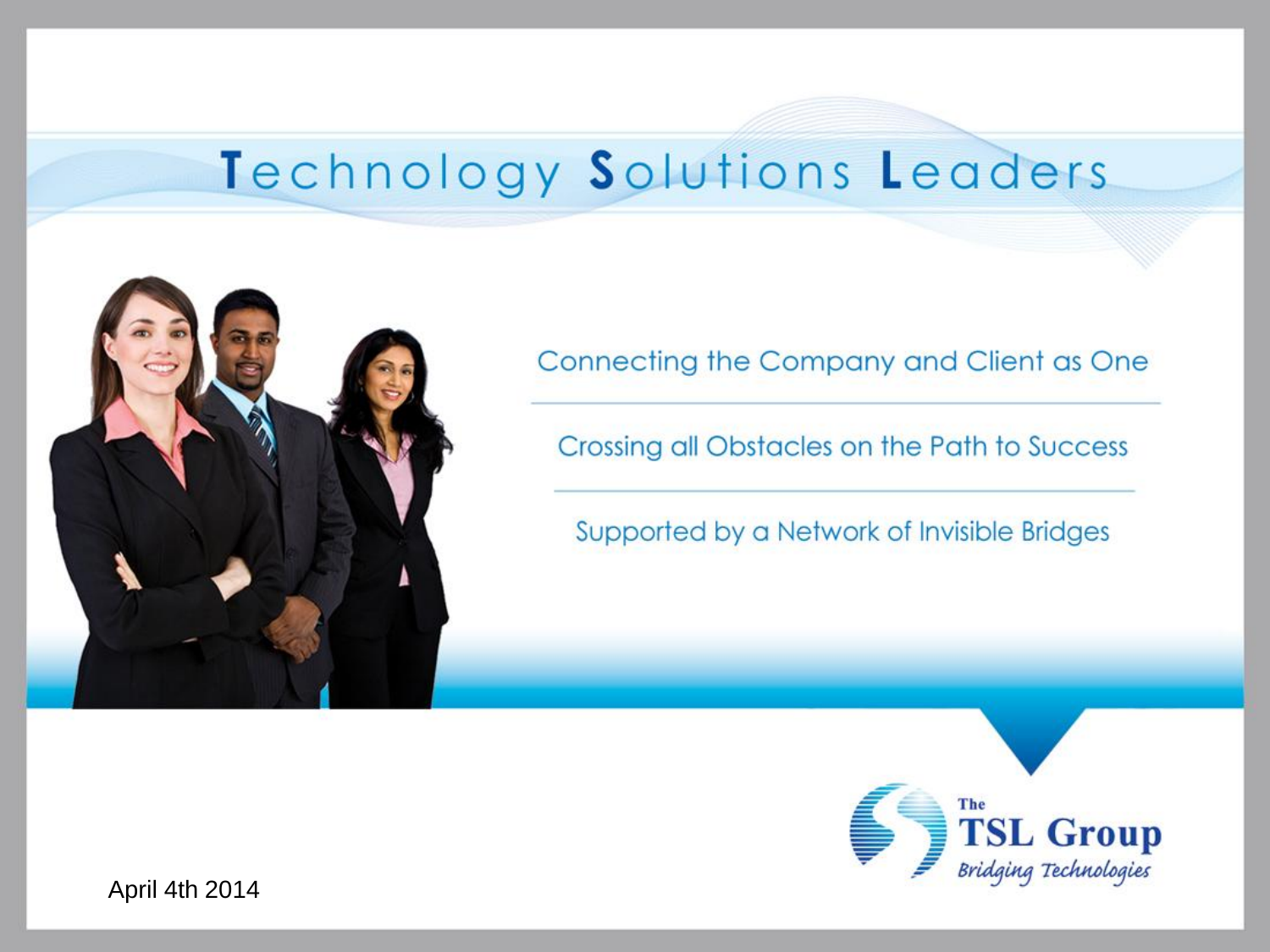# Operating<br>Scope

The TSL Group is a Caribbean based Information and Communication Technology Company providing end to end solutions and services in all fields of ICT. TSL delivers services through brick and mortar operations in some Caribbean Islands while also providing services through its more than 250 members of staff in 20 countries in the English and Dutch speaking Caribbean.

Trinidad Systems Limited (TSL) is the substantive parent of the group which began operations in 1979. TSL represents best-of-breed companies such as Xerox, IBM, Juniper, VMWARE, Lenovo, VeriFone, DataCard, 3Com, Systimax, Cisco, HP, Dell, Microsoft, MagTek, JanTek, Citrix, For the Record, Virtual Doxx, Bi-amp, Syspro and various others.

TSL's approach to market is to invest heavily in technical knowledge and expertise and currently employs the most highly skilled and advanced ICT engineers in the Caribbean who in turn support most of its product lines throughout the Caribbean.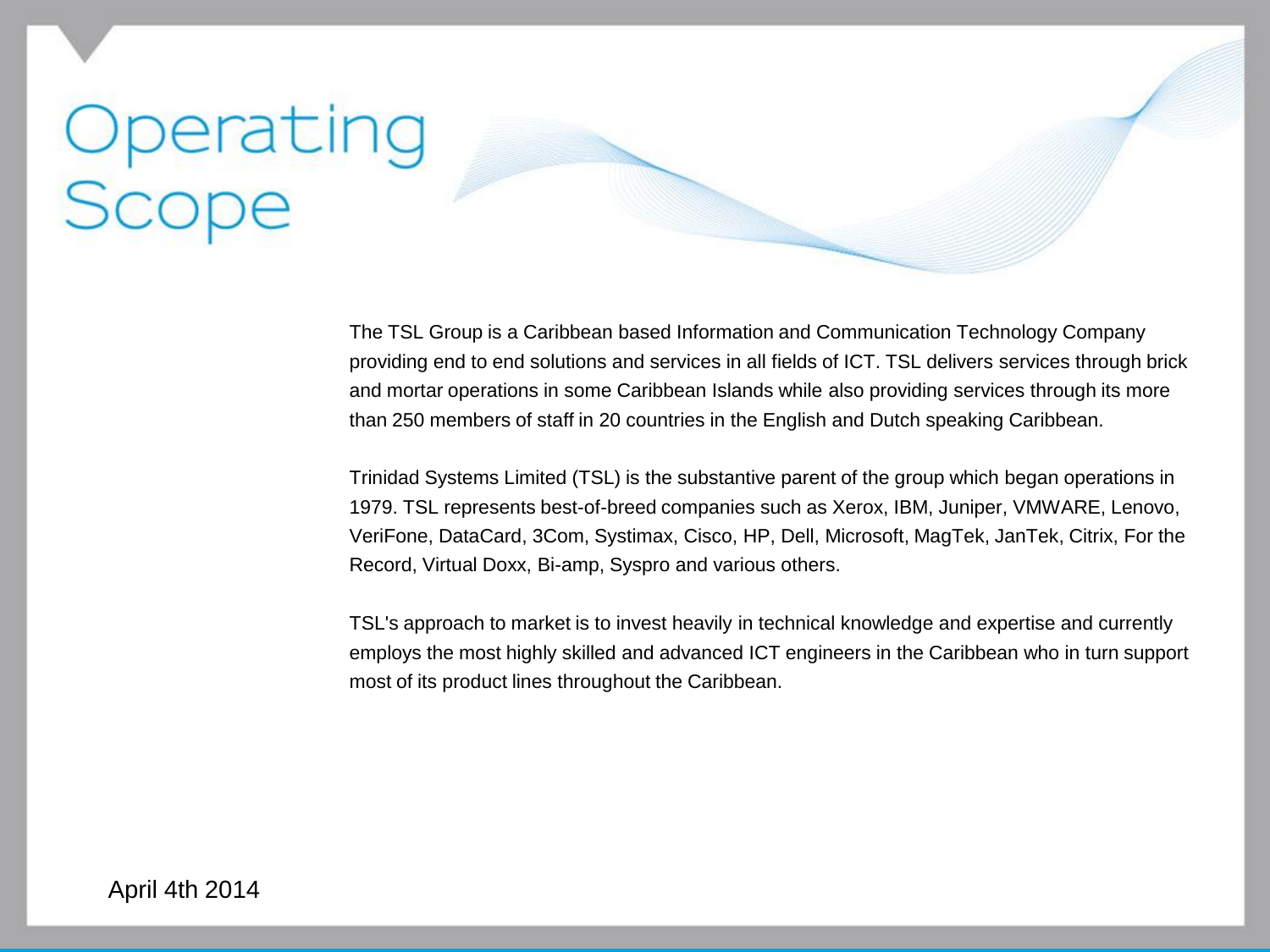- Lead up to need for VC  $\bullet$ 
	- $\cdot$  1996 TSL

#### **Plus**

Not recognized by Major accounts No Access to the big deals

In need of training

**Minus** 

Small & Nimble Niche Market based **Highly motivated** employees

Xerox

| <u>us</u>     | <b>Minus</b>                    |
|---------------|---------------------------------|
| te            | Terrible reputation in Trinidad |
| $\mathsf{to}$ |                                 |
| al            | No capable Distributor locally  |
| Сo            |                                 |
| ry.           | All major IT Players out of pic |
| сe            |                                 |
| gе            |                                 |

#### ÞI

Good Global Corpora Moving from Analog Digi Partnership with IT necessa Willing to finano chang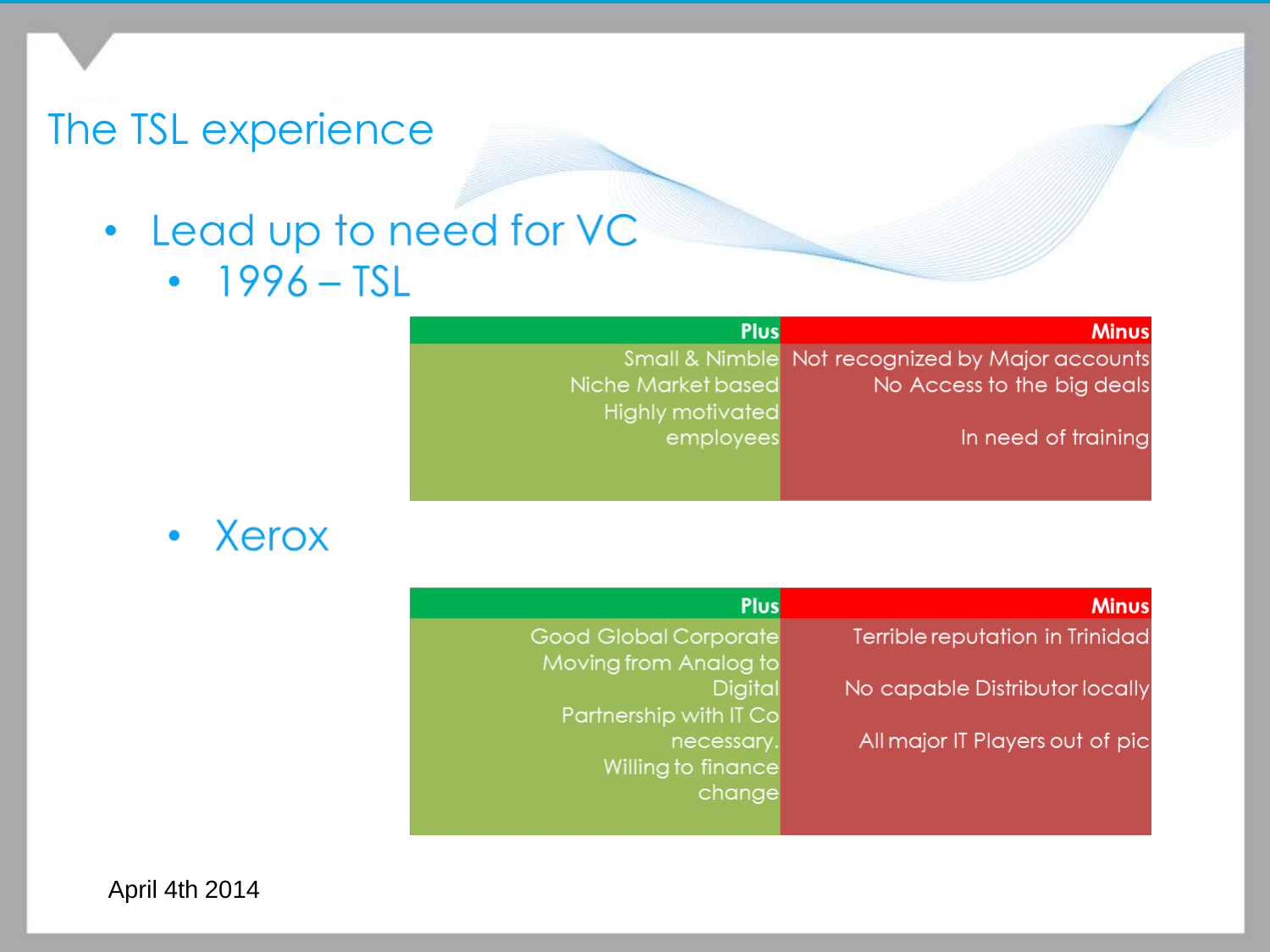

- Xerox had no more than a 4% market share in 1996
	- Funded TSL with TT\$ 500,000 in advertising
	- Moved Xeroids to TSL (1 week at a time) for 53 weeks
		- Instituted Change Management, Procedures, Sales Management etc.
	- To grow the business we needed a showcase **DocuCentre** 
		- Allowed us to use the equipment for print on demand jobs while demoing same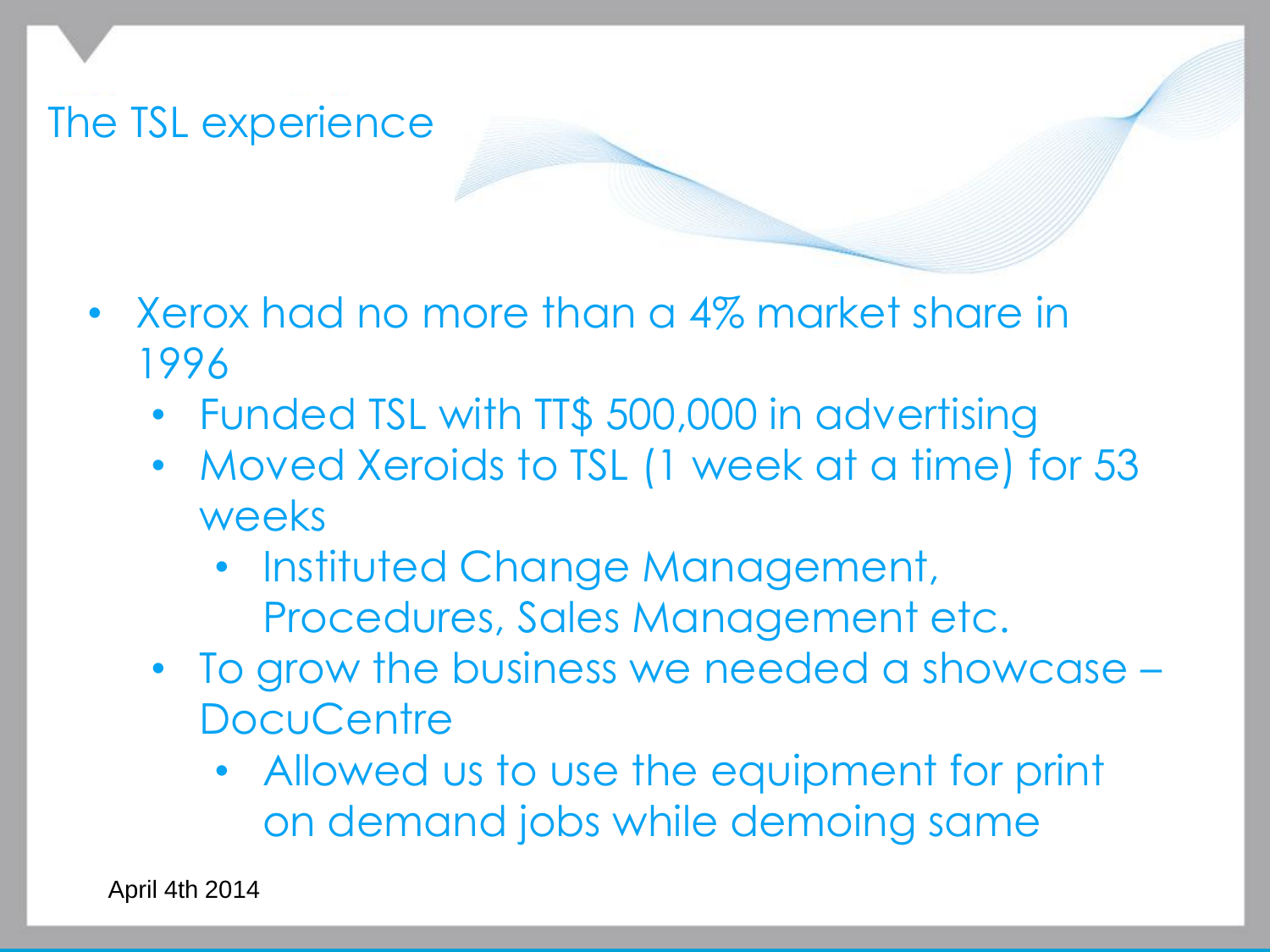- Problem was accessing finance
- Approached PWC to assist in validating business plan.
- Senior Partner gave full support and recommendation to plans
- Sold 50% of the business to Private Party
- Raised TT\$2,400,000 based on plan and trust
- Went to all Banks and Finance Houses
- All turned down applications for expansion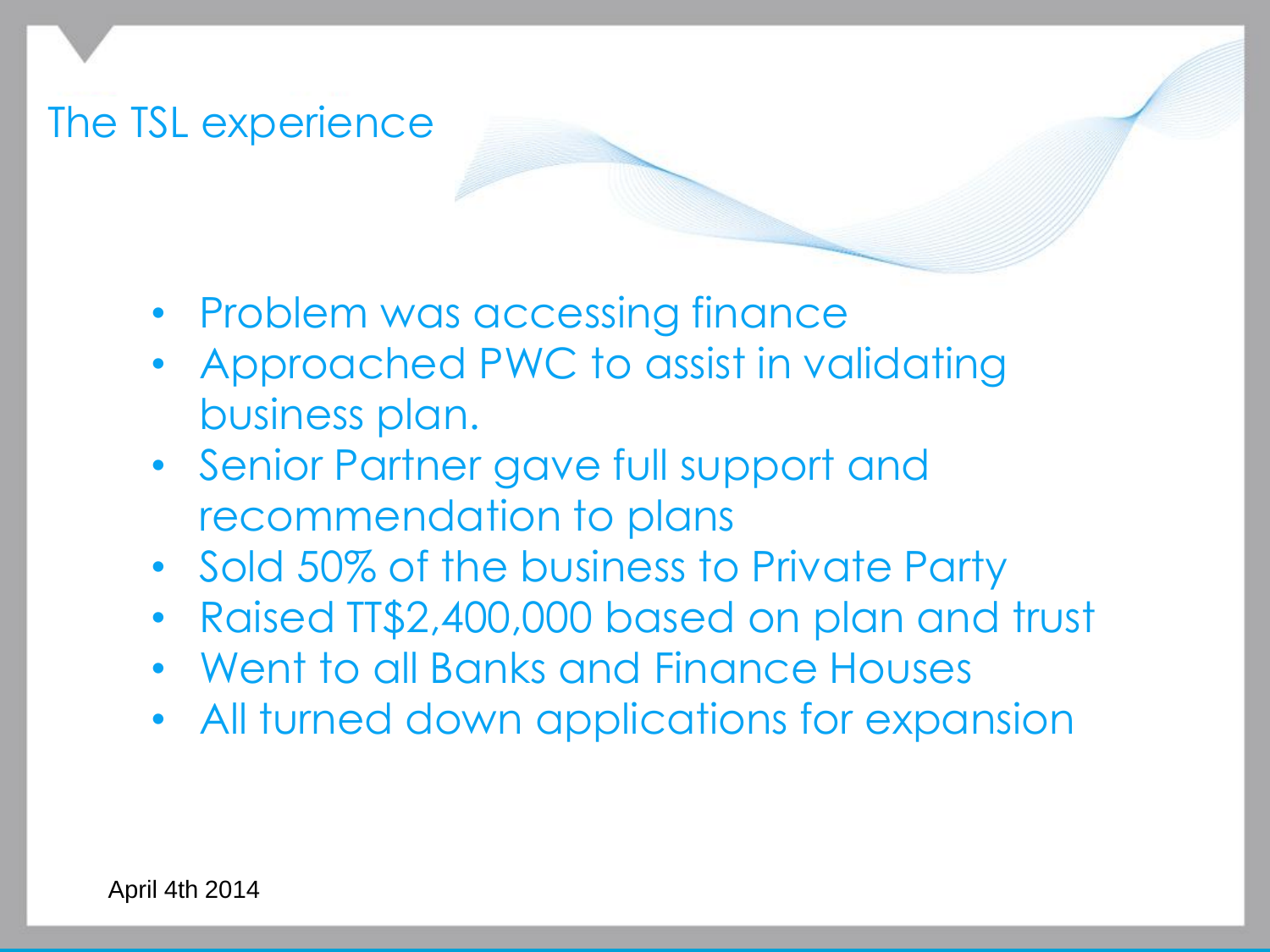- No V.C. available at that time
- Last resort was DFL.
	- Presented plan to DFL for finance to open **DocuCentre**
	- Met with warm response
- Within days of receiving approval
	- Returned to DFL for additional funds
	- First response No Way
- Application finally approved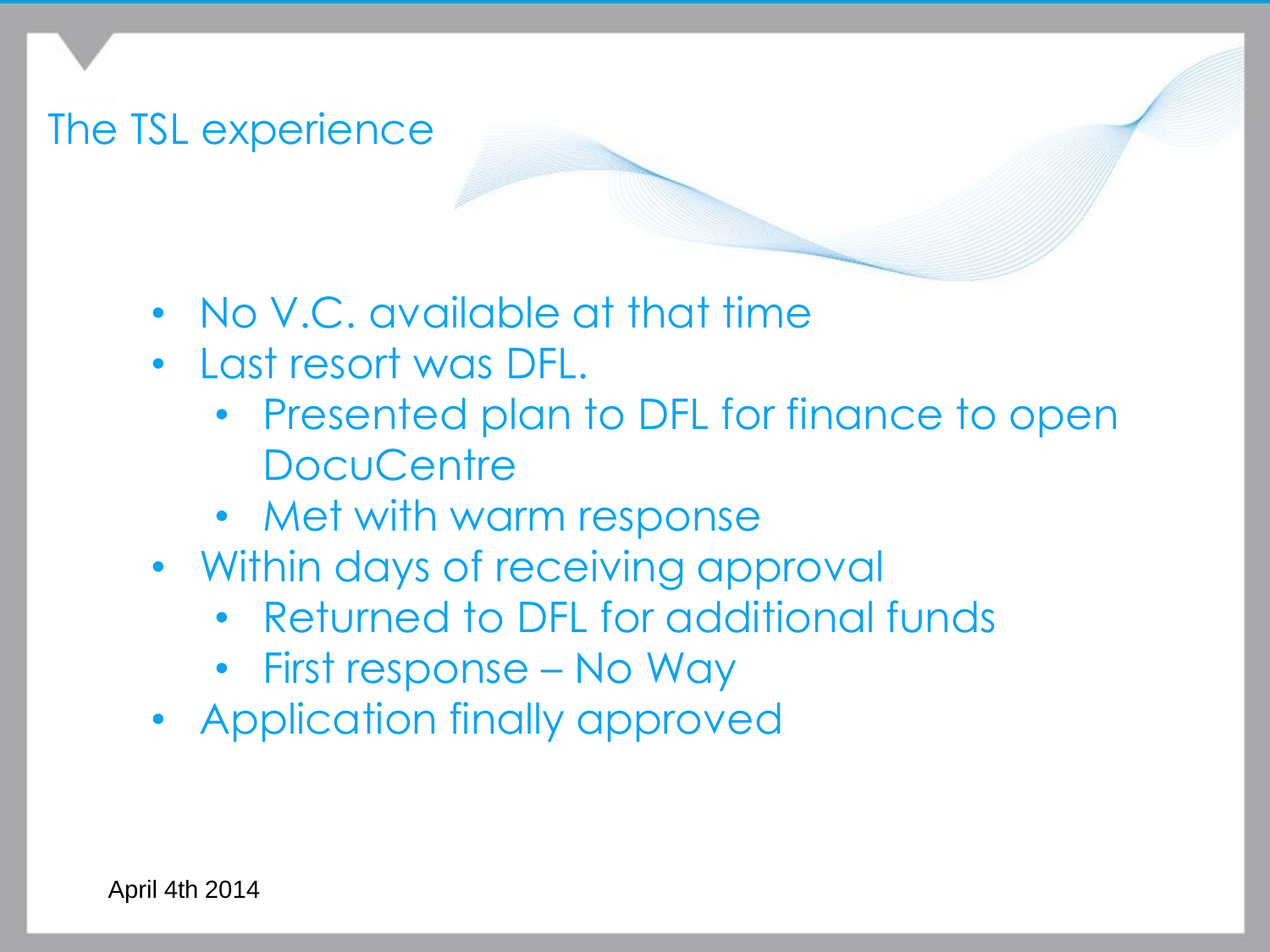- DFL very creative
- Put together a number of instruments
- A mix of redeemable preference shares, a mortgage, (several over time), secured income bond and line of credit
- Allowed us to Finance Equipment for **DocuCentre**
- Provided a mortgage on new building to be built
- Very costly financing but formed somewhat of a Venture capital investment
- Exit strategy clearly defined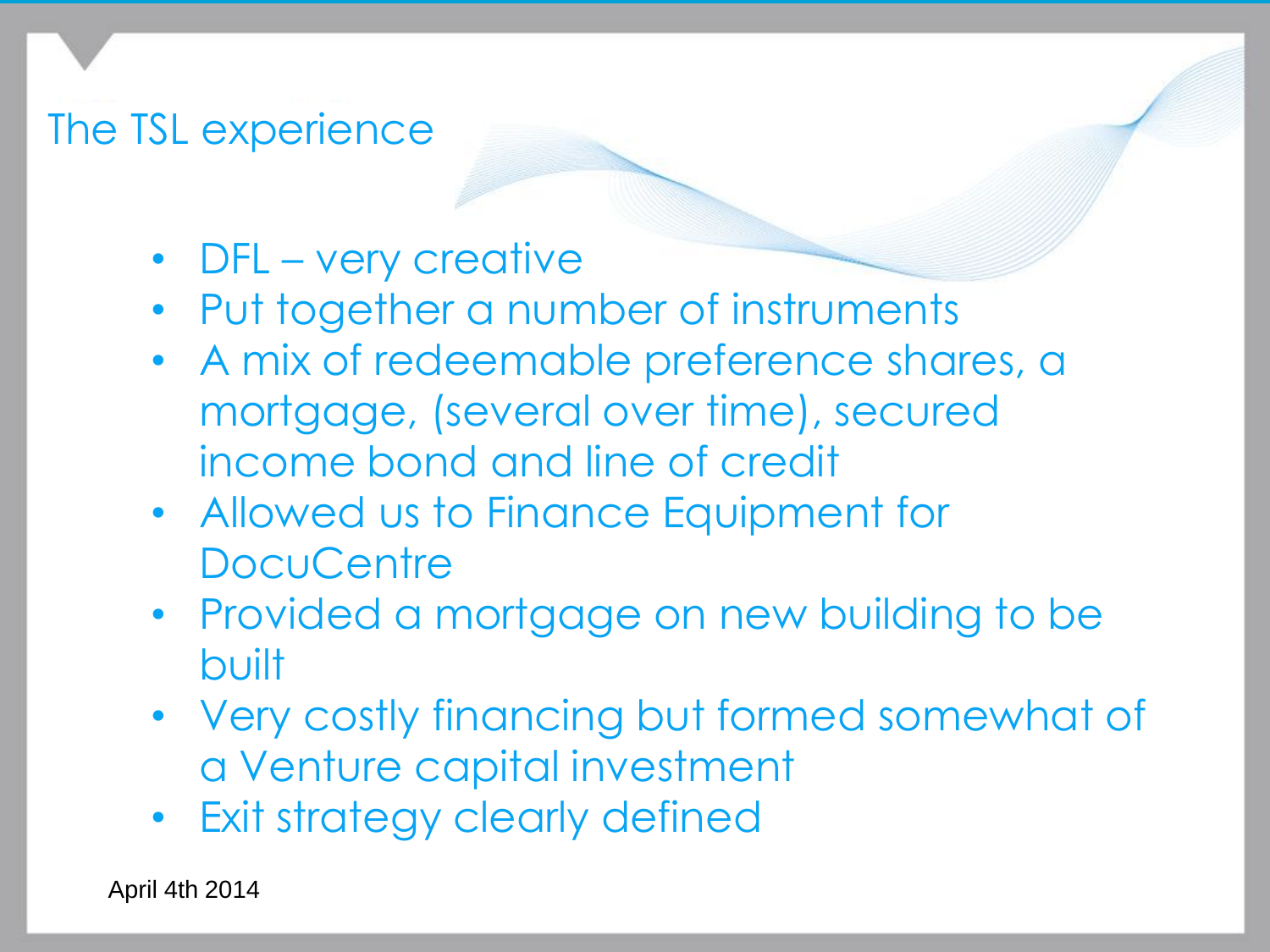

#### • Instruments finally used:-

| Instrument                               | Value     | Interest |
|------------------------------------------|-----------|----------|
| <b>Reedemable Preference Shares</b>      | 1,650,000 | 15%      |
| Mortgage                                 | 3,100,000 | 11%      |
| Secured Income Bond Face Value 1,875,000 | 1,500,000 | 9%       |
| Line of Credit                           | 1,500,000 | 10.16%   |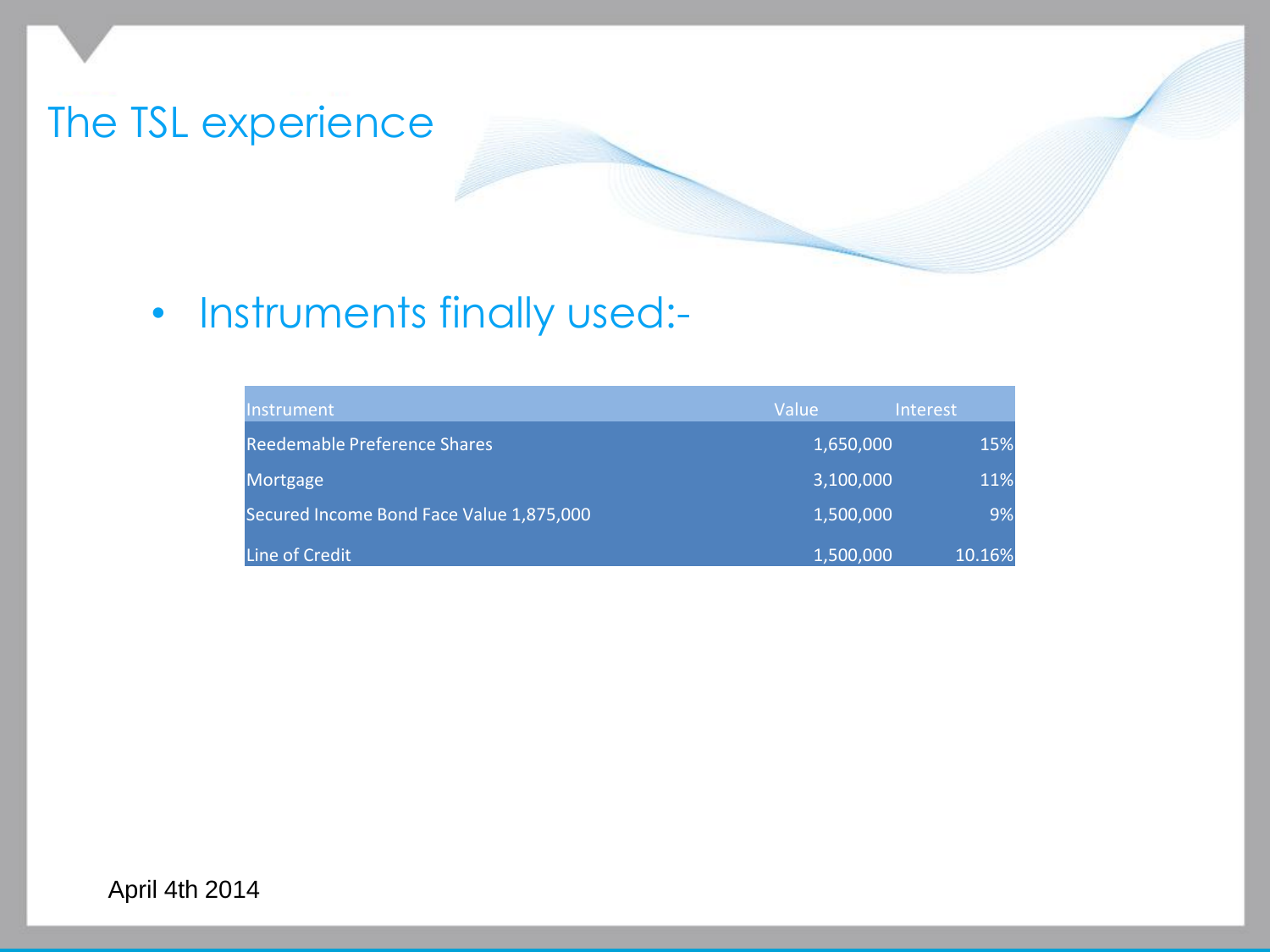- Results
	- In 2 Years (1996-1998) moved 4% market share to 34%
	- Increased Human Resources Count circa 250
	- Went in to new ventures locally and regionally
	- Became the number 1 Distributor for Xerox for a number of years in the Caribbean and now more recently for the Caribbean and Central America
	- Expanded company to remove risk dependency on single Major Corporate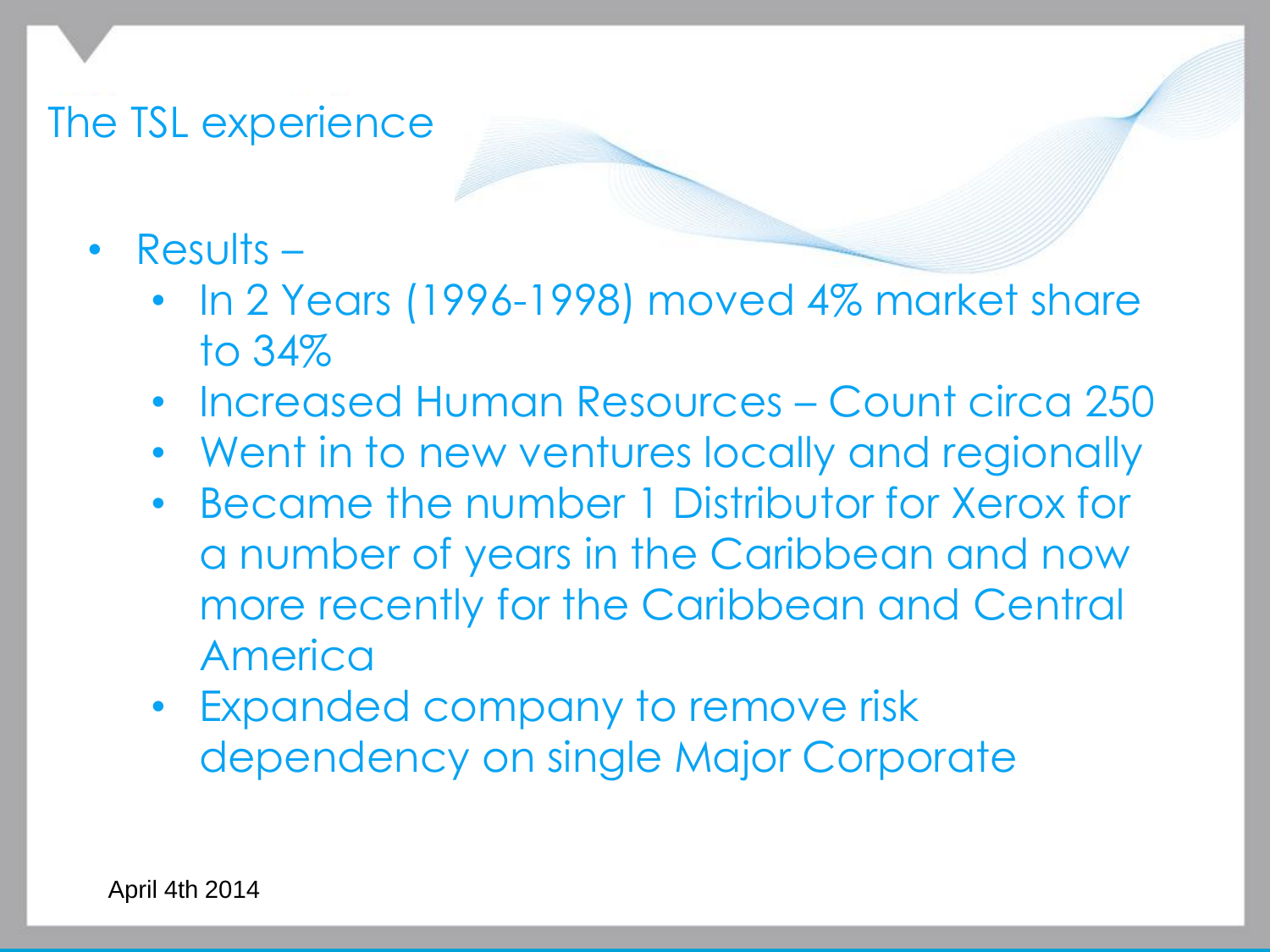- Results
	- Built strong relationships within the Americas and Europe
	- Currently the first port of call for any ICT company coming to the Caribbean wanting representation
	- Amazing number of opportunities in front of us
		- Still in need of V.C.
	- But NONE EXISTS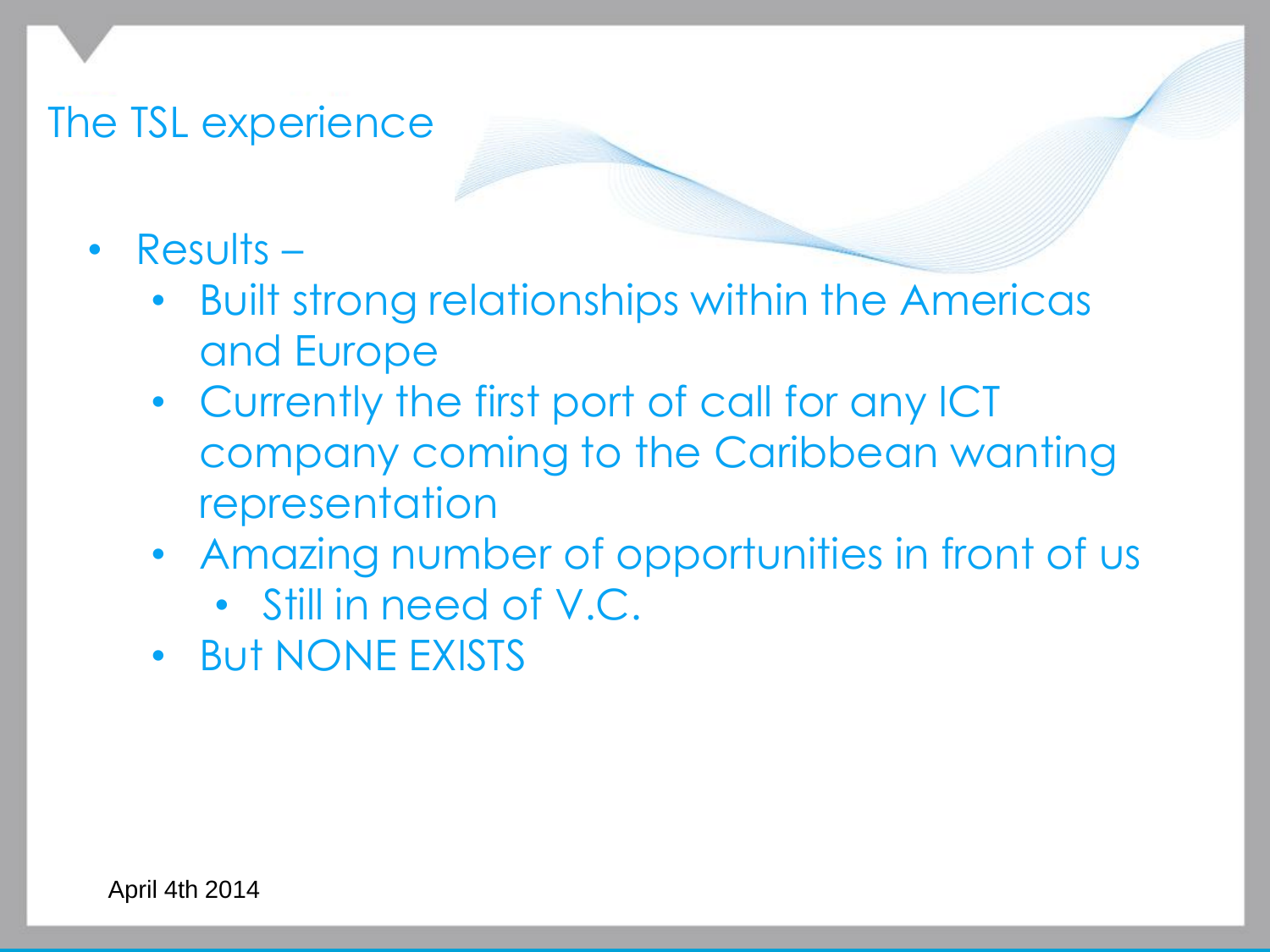- What Worked for us
	- The route of getting support from PWC to ratify the plan was critical
	- The name Xerox carried enough weight to allow us to get private equity before going to the banks
	- We found someone who trusted us and placed real value on our business plan. Without him, nothing would have worked for us.
	- The Xerox disciplines, processes and standards allowed us to operate at a world class level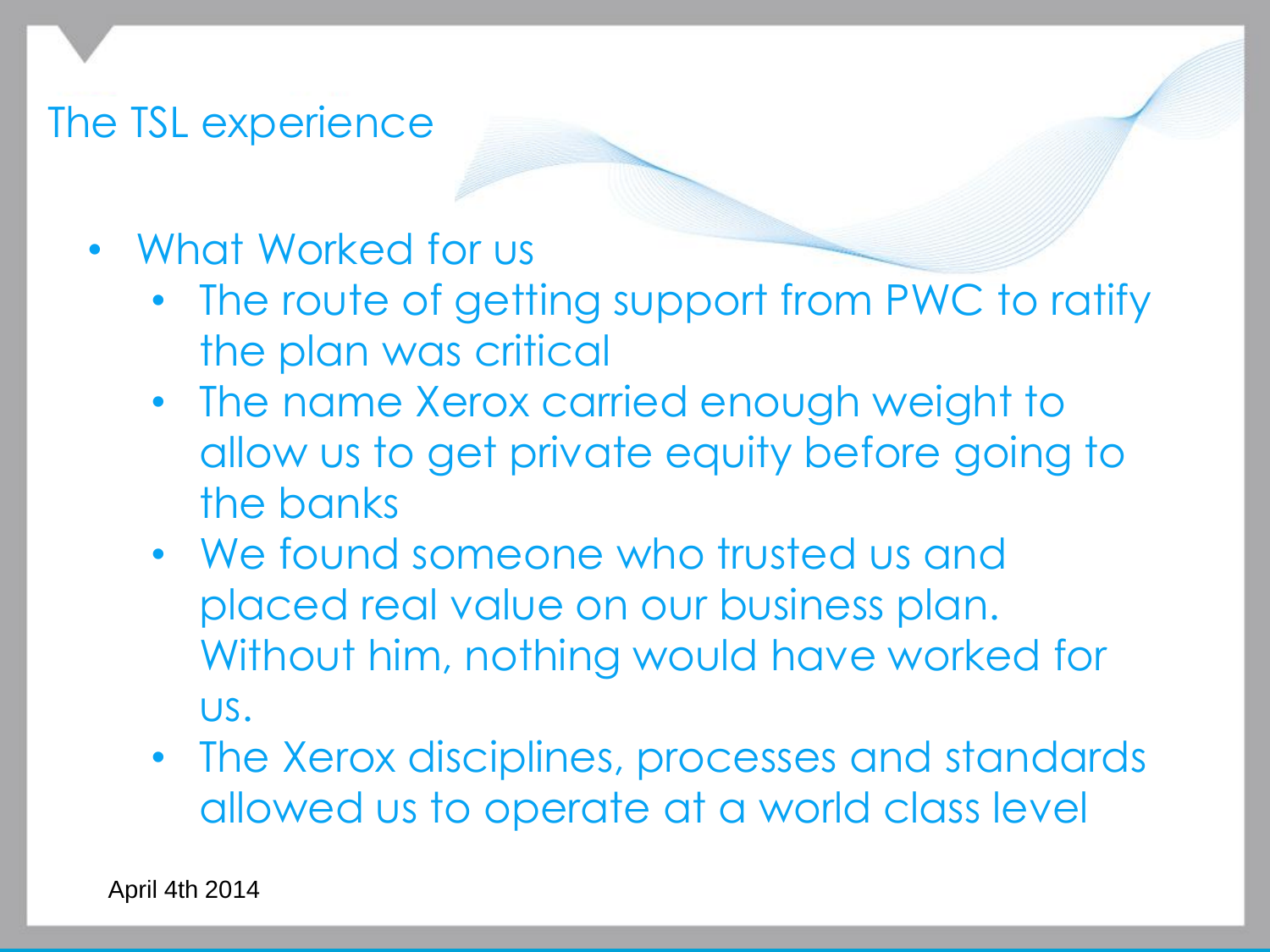- What Worked for us
	- We reinvested all profits back in to the group to grow the business in the absence of V.C.
	- We gained a strong reputation for being:-
		- Highly ethical
		- Resilient
		- Delivering good customer service
		- A highly desirable company to work for
	- Over the years we were approached by 4 major entities with offers to acquire us.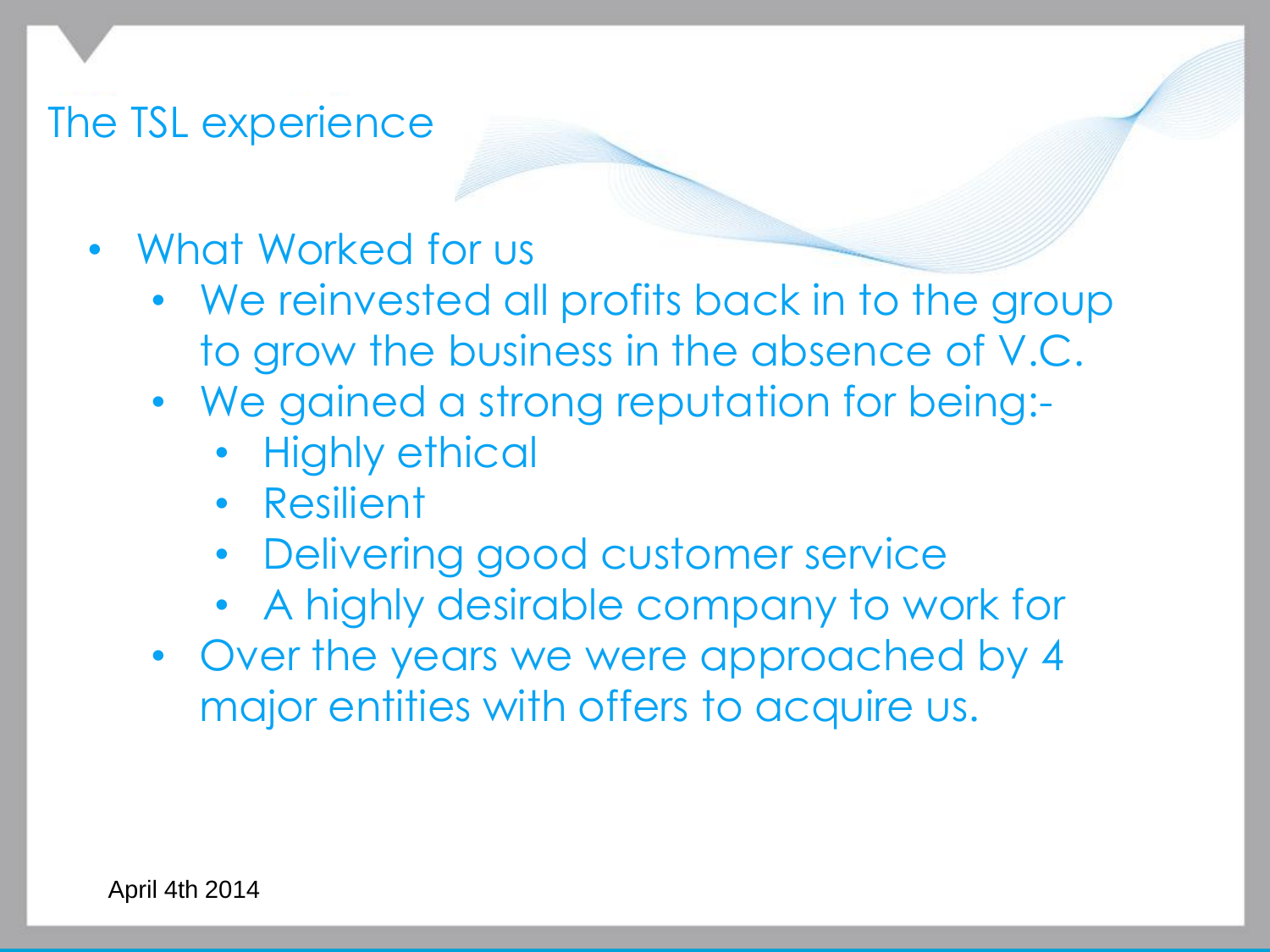- What was missing
	- Low cost financing
	- Financial Institutions are not set up to take the type of risk that V.C. companies will.
		- The business plan is never focused on
		- Only Historic data is assessed
	- V.C. will sometimes venture in to green field projects not so the banks.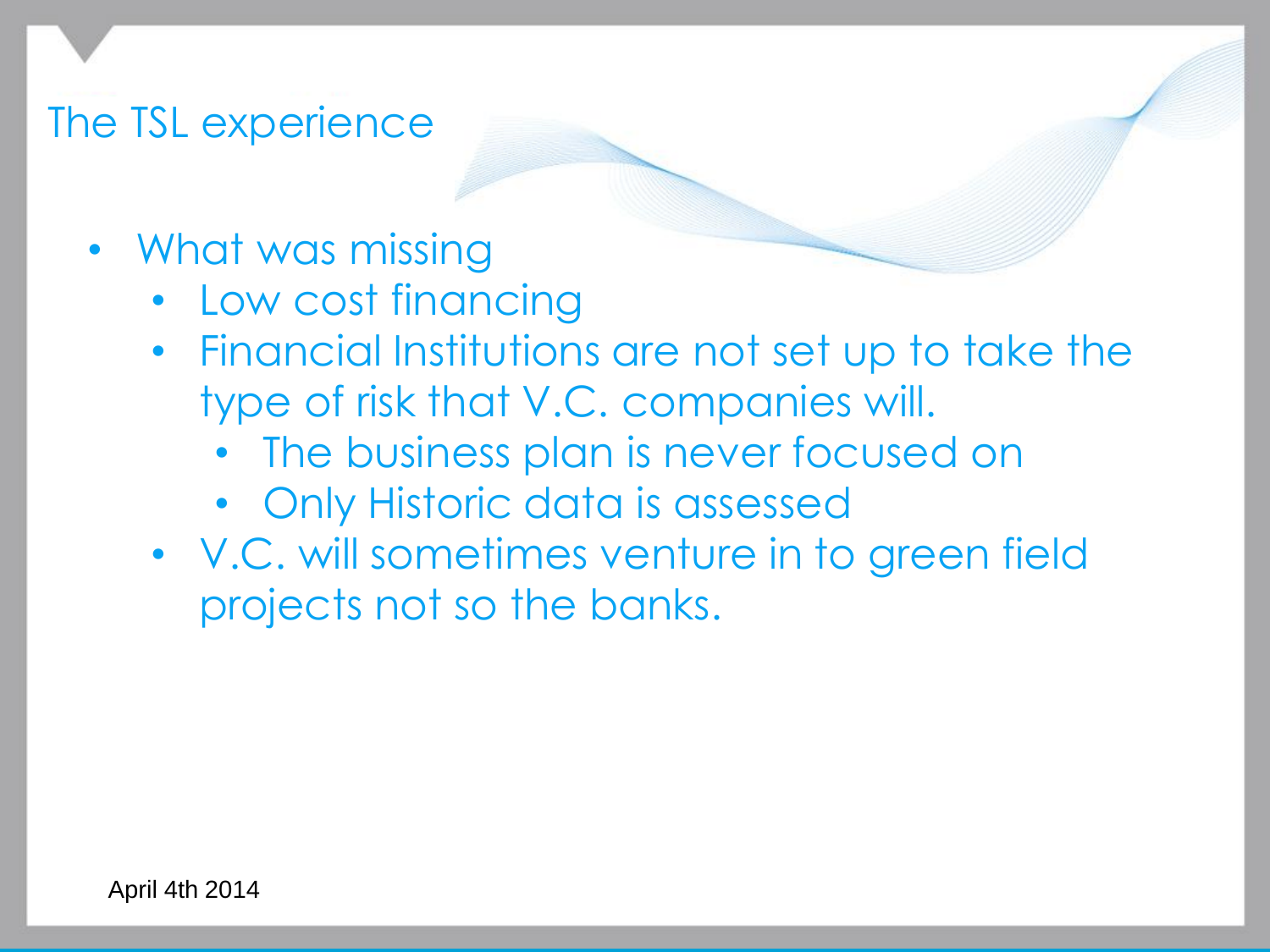- What is needed?
	- Depends on where you look.....
		- New entrepreneurial startups
			- Little or no hope without programs like i2i
			- Need to take projects from incubation to commercialization.
		- Established companies like TSL
			- Access to V.C. money which operates in much the same fashion as that in the U.S.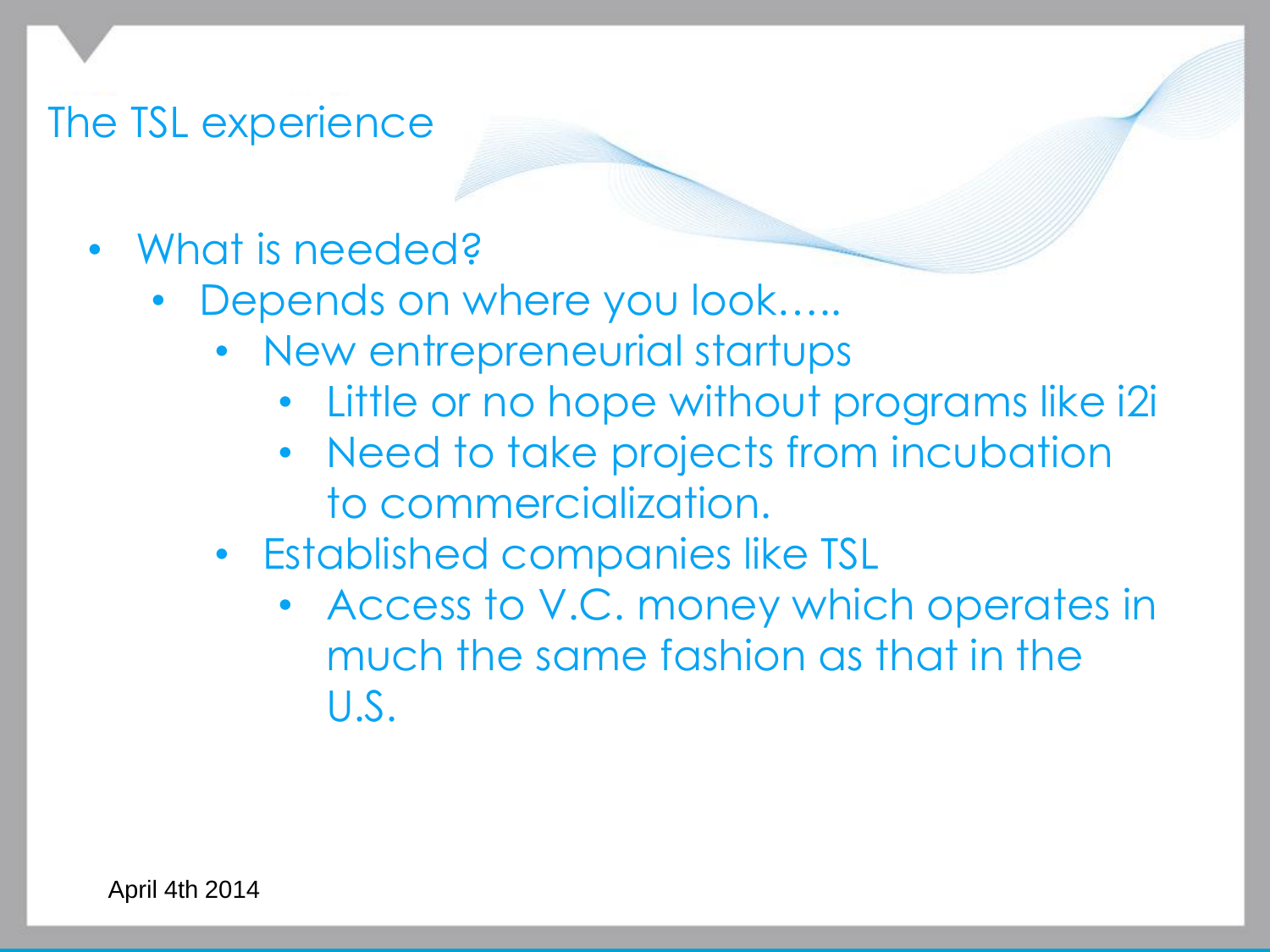- On the horizon....
	- In our case we have :-
		- New Ideas,
		- Highly Skilled Human Resources
		- New opportunities
		- Massive relationships and networks
		- New technologies which are constantly emerging
		- No access to large sums of cash to take advantage of the above.